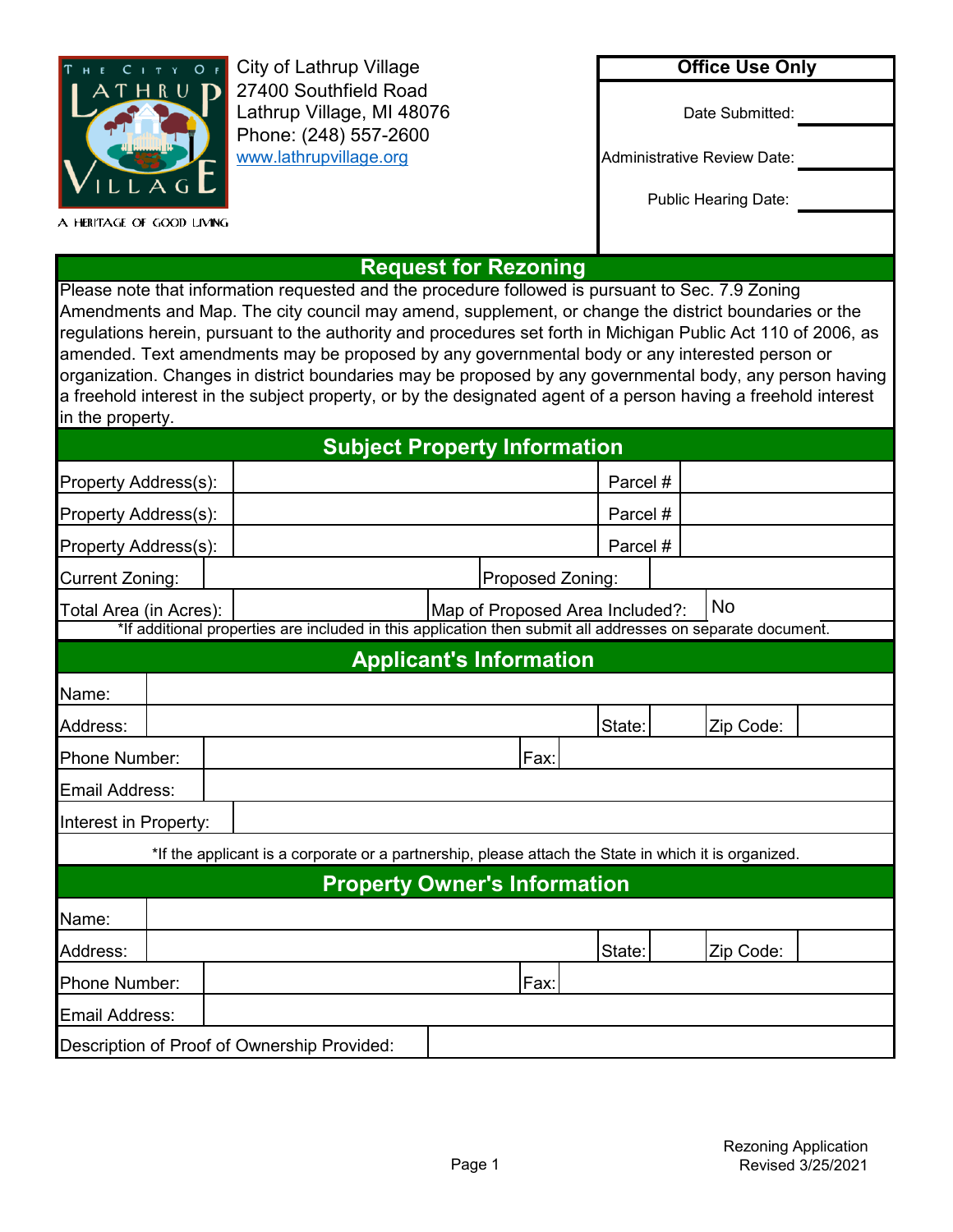| <b>Nature of Rezoning Request</b>                                                                                         |     |           |
|---------------------------------------------------------------------------------------------------------------------------|-----|-----------|
| State the exact nature of any property or civic interest that motivates the Applicant to ask for the change of<br>zoning. |     |           |
|                                                                                                                           |     |           |
|                                                                                                                           |     |           |
|                                                                                                                           |     |           |
|                                                                                                                           |     |           |
|                                                                                                                           |     |           |
|                                                                                                                           |     |           |
| Explain the purpose, plan or reasons why the change of zoning is requested.                                               |     |           |
|                                                                                                                           |     |           |
|                                                                                                                           |     |           |
|                                                                                                                           |     |           |
|                                                                                                                           |     |           |
|                                                                                                                           |     |           |
|                                                                                                                           |     |           |
|                                                                                                                           |     |           |
|                                                                                                                           |     |           |
|                                                                                                                           |     |           |
|                                                                                                                           |     |           |
| <b>Review Considerations Based Upon Zoning Code Sec. 7.9.3.D</b>                                                          |     |           |
| Explain why you believe the proposed amendment will be in accordance with the basic intent and purpose of                 |     |           |
| the Zoning Ordinance.                                                                                                     |     |           |
|                                                                                                                           |     |           |
|                                                                                                                           |     |           |
|                                                                                                                           |     |           |
| Will the proposed amendment further the comprehensive planning goals of the City<br>found in the Master Plan?             | Yes | <b>No</b> |
|                                                                                                                           |     |           |
| Would the proposed change be consistant with the Future Land Use map in the<br><b>Current Master Plan?</b>                | Yes | <b>No</b> |
| Have the conditions changed since the Zoning Ordinance was adopted or was there                                           |     |           |
| a mistake in the Zoning Ordinance that justifies this amendment?                                                          | Yes | <b>No</b> |
| Will the amendment correct an inequitable situation created by the zoning                                                 |     |           |
| ordinance, rather than merely grant special privileges?                                                                   | Yes | <b>No</b> |
|                                                                                                                           |     |           |
| Will the amendment result in unlawful exclusionary zoning?                                                                | Yes | <b>No</b> |
| Will the amendment set an inappropriate precedent, resulting in the need to correct<br>future planning mistakes?          | Yes | No        |